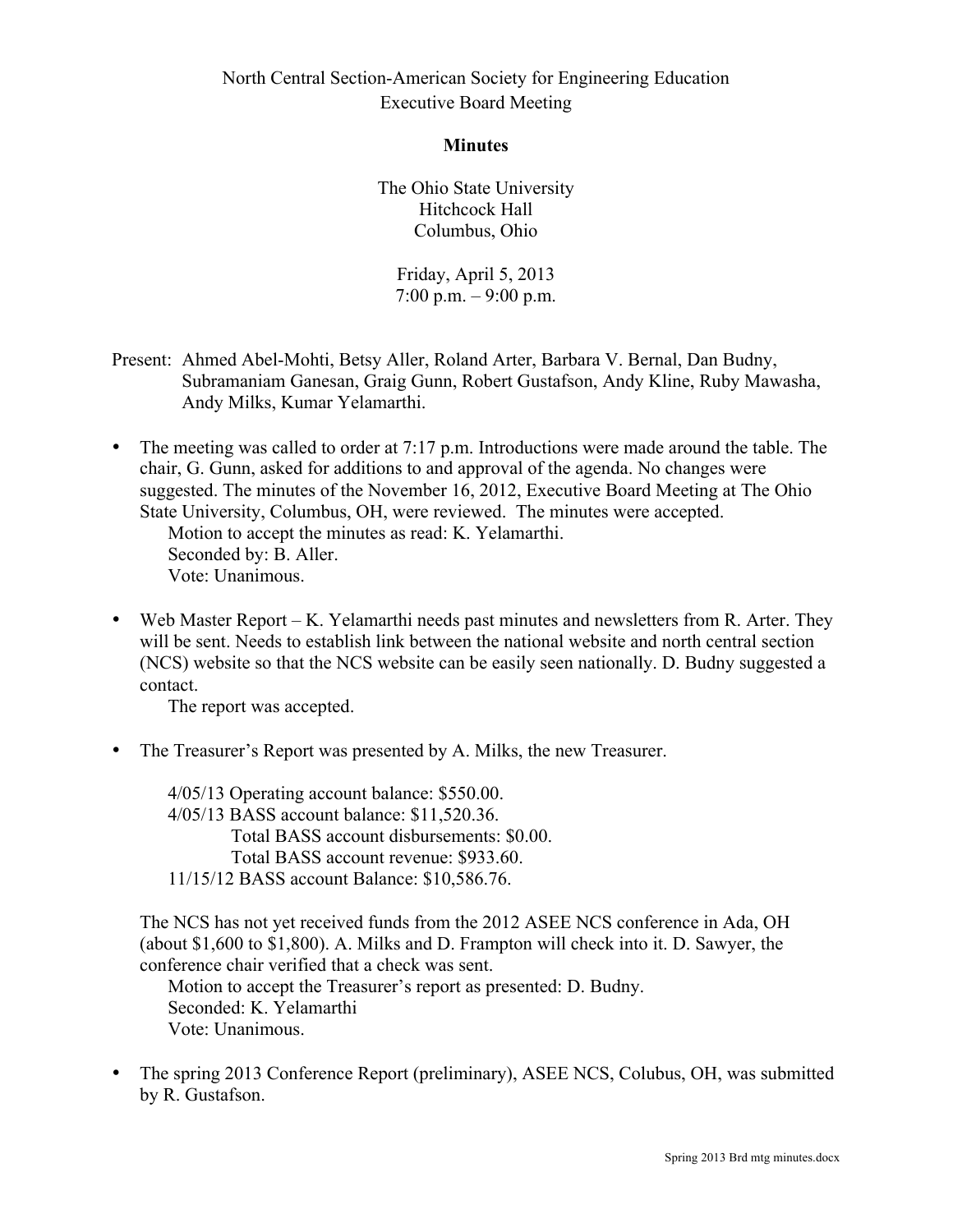Presentations: 60 full papers, 19 extended abstracts, 16 posters. Attendees: 48 faculty/professional, 47 students. There were 4 workshops.

Income: \$18,150.00 (including \$1,000 seed money) Expenses: \$17,376.72

The estimated 2013 conference report was accepted.

• Best paper – Papers were received and screened by R. Gustafson. K. Yelamarthi is proceeding with the evaluation of the selected papers, 5 for faculty and 5 for students. K. Yelamarthi assigned the remaining evaluators (oral presentation of papers) at the board meeting so that there are 2 per paper presentation.

The report was accepted.

• Vice Chair Report – A. Kline reported on the winner of the Best Teacher award, Professor Kathleen Ossman, the University of Cincinnati. She will receive the Best Teacher award at the banquet.

The report was accepted.

• Past Chair's Report – R. Mawasha will conduct the election of new ASEE NCS officers at the Saturday luncheon. The open positions are Chair, Vice Chair, Unit Director - Industry, and Unit Director - Administration.

The report was accepted.

*Note*: Ruby Mawasha is the new Zone II Chair!

Friday, April 5, 2013 11:35:51 PM Subject: RE: Zone II Report DRAFT

Dear Prof. Mawasha,

I am very pleased to inform you that you have won election to the post of Chair elect, Zone II.

You garnered 166 votes compared to the 109 votes garnered by the other candidate.

I greatly appreciate your willingness to stand for candidacy, and look forward to your continued leadership within ASEE.

Please acknowledge receipt of this email.

Best wishes,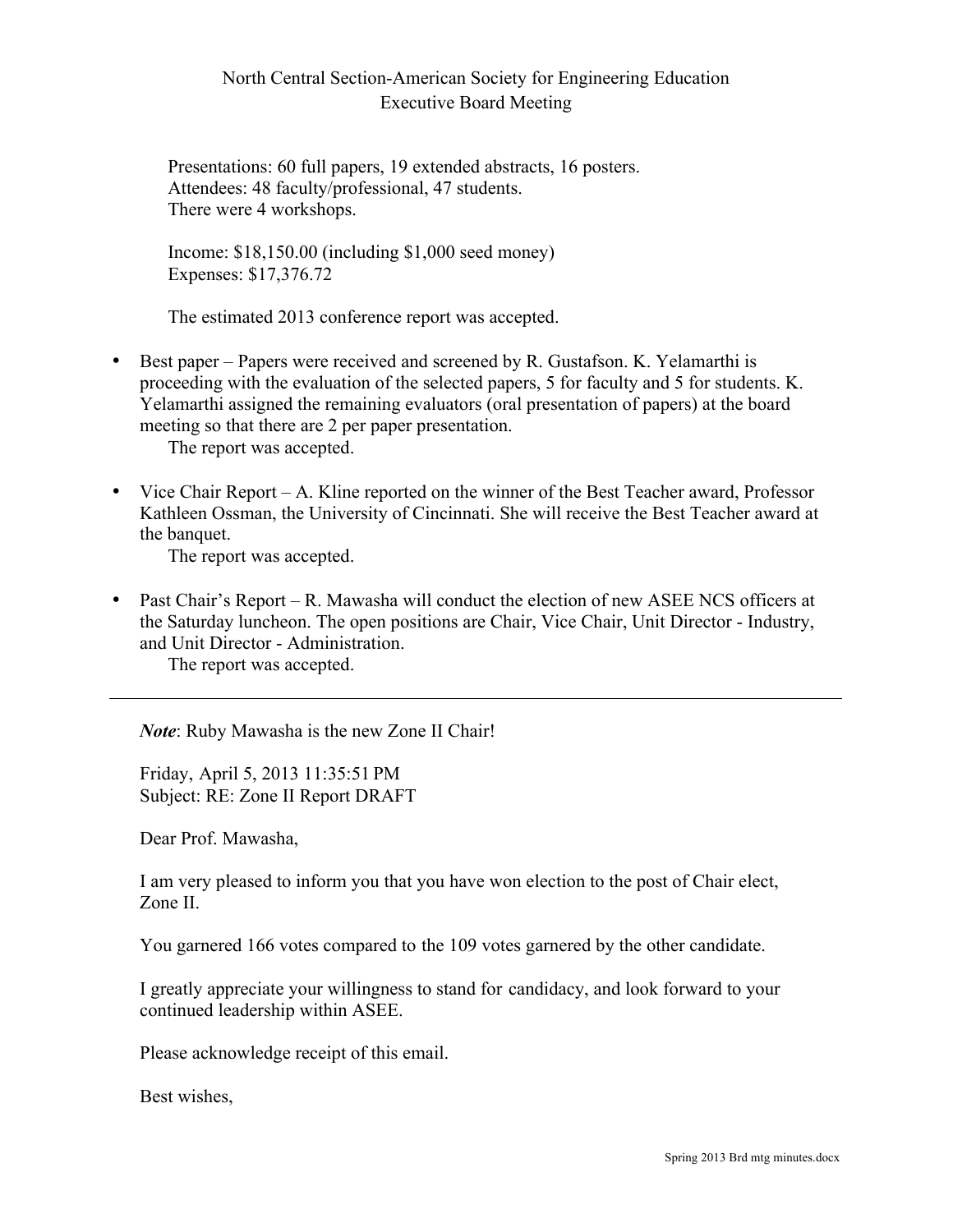Norman Norman L. Fortenberry, Sc.D. Executive Director American Society for Engineering Education Inspiring Innovation. Advancing Research. Enhancing Education. Email: N.Fortenberry@asee.org Phone: 202-331-3545

- Campus Representative Coordinator Report B. Aller reported. Christopher Pung of Grand Valley State University is the Campus Representative of the year, and will receive the Campus Representative Award at the banquet. B. Aller also commented that the Campus Representative system should be improved. Active members should be assigned to Campus Representative positions. A discussion followed. B. Bernal, the current Zone II Chair promised to bring this issue up at the national ASEE conference in June 2013. The report was accepted.
- Spring '14 Conference Report Subramaniam Ganesan, the 2014 Program Chair submitted an overall conference report. The 2013 ASEE NCS Conference will be held at Oakland University, Rochester, MI, April 2013 (see letter from Dean of School of Engineering and Computer Science in Appendix). Many of the details are yet to be worked out, but the location, the April 2014 time frame, and the conference chair were accepted. Motion to accept the 2014 conference report: D. Budny. Seconded: A. Abel-Mohti Vote: Unanimous. Motion to forward \$1,000 seed money to the 2014 ASEE NCS Conference committee: K. Yelamarthi. Seconded: B. Aller Vote: Unanimous.
- Zone II Chair Report B. Bernal submitted the following report. She reported much of this verbally and the report was accepted.

Hi Roland and everyone,

It was great to meet you all. Here is what I think I said:

Zone II Chair Report

- Hi, I am Barbara Bernal from the Southeastern section and I will serve as the Zone II Chair this year and next year (2014).
- ASEE divides the US into 4 geographical zones. Our zone II has 3 sections: Southeastern; North Central; and Illinois-Indiana.
- ASEE National with offices in Washington DC has the leadership of the Executive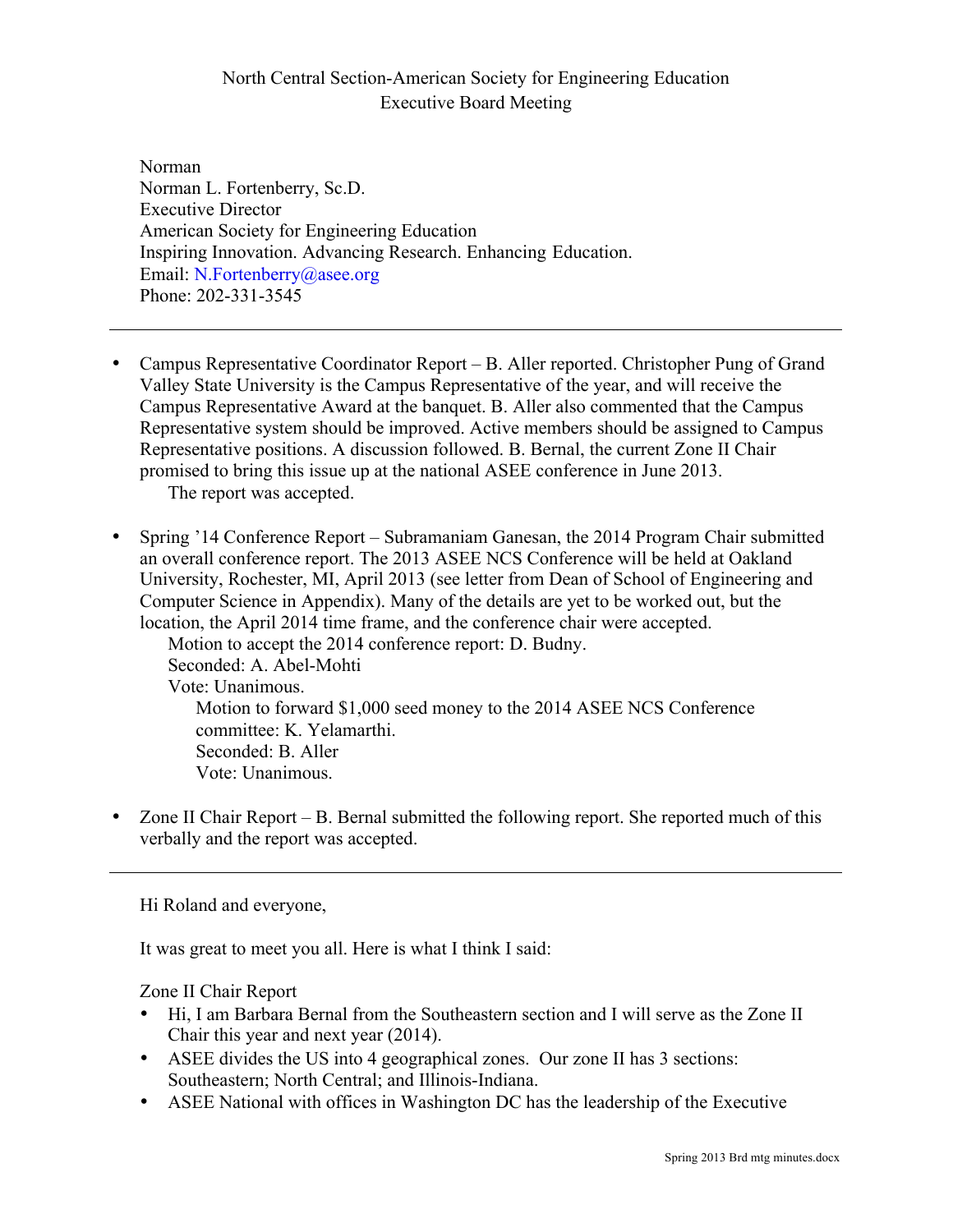Director Norman Fortenberry, who is committed to the engineering education advances.

- ASEE National bids farewell to Sae Park, Chief Financial Officer, and Dwight Wardell, Director of Member Services. Sae has a new opportunity with Pew Center and Dwight is retiring.
- Please notice the price changes in ASEE membership when you renew your ASEE membership. The Professional member dues increased from \$69 to \$84. A new membership option is available at the old \$69 cost - Professional On-Line. Difference is to view the PRISM on-line instead of receiving the printed copy.
- National is discussing updating the ASEE logo and the branding of the society. They have a communication campaign called ASEE is me. You can access at www.asee.org/asee-is-me.
- What are the issues/topics the North Central would like me to bring to National?
	- $\checkmark$  The Campus Representative Report continues to be a problem of very low response. Options for the Campus Rep to designate others to help with the report.
	- $\checkmark$  The availability of the national paper review system for the section conferences.
	- $\checkmark$  The change in the Division Mixer to include a table for sections. The section conferences/meeting could be promoted.
	- $\checkmark$  Promotion of the section conferences/meetings to the engineering deans. The papers in the proceedings are all peer reviewed with very little of the original papers accepted as submitted. High percentages of papers undergo a close scrutiny with multiple reviewers until they reach the quality for publishing in the proceedings. There is an economical approach to be considered especially with the current increase of non-tenured faculty in engineering universities. The section conferences/meetings can be done for about \$300 in comparison to the National conference which is minimal of \$1,000.
	- $\checkmark$  The paper packet student membership is currently slow in responding to the student.

Please let me know if I missed anything... thanks,

Barbara V. Bernal

- Chair's Report Graig Gunn: Thank you!
- Newsletter Editor Report R. Arter: the newsletter is forthcoming for Spring 2013. (K. Yelamarthi and R. Arter have discussed and agreed upon the interactions between the website and the newsletter.)
- Old Business and/or New Business Ahmed Abel-Mohti volunteered to take on the Best Paper job.
- Good of the Order None.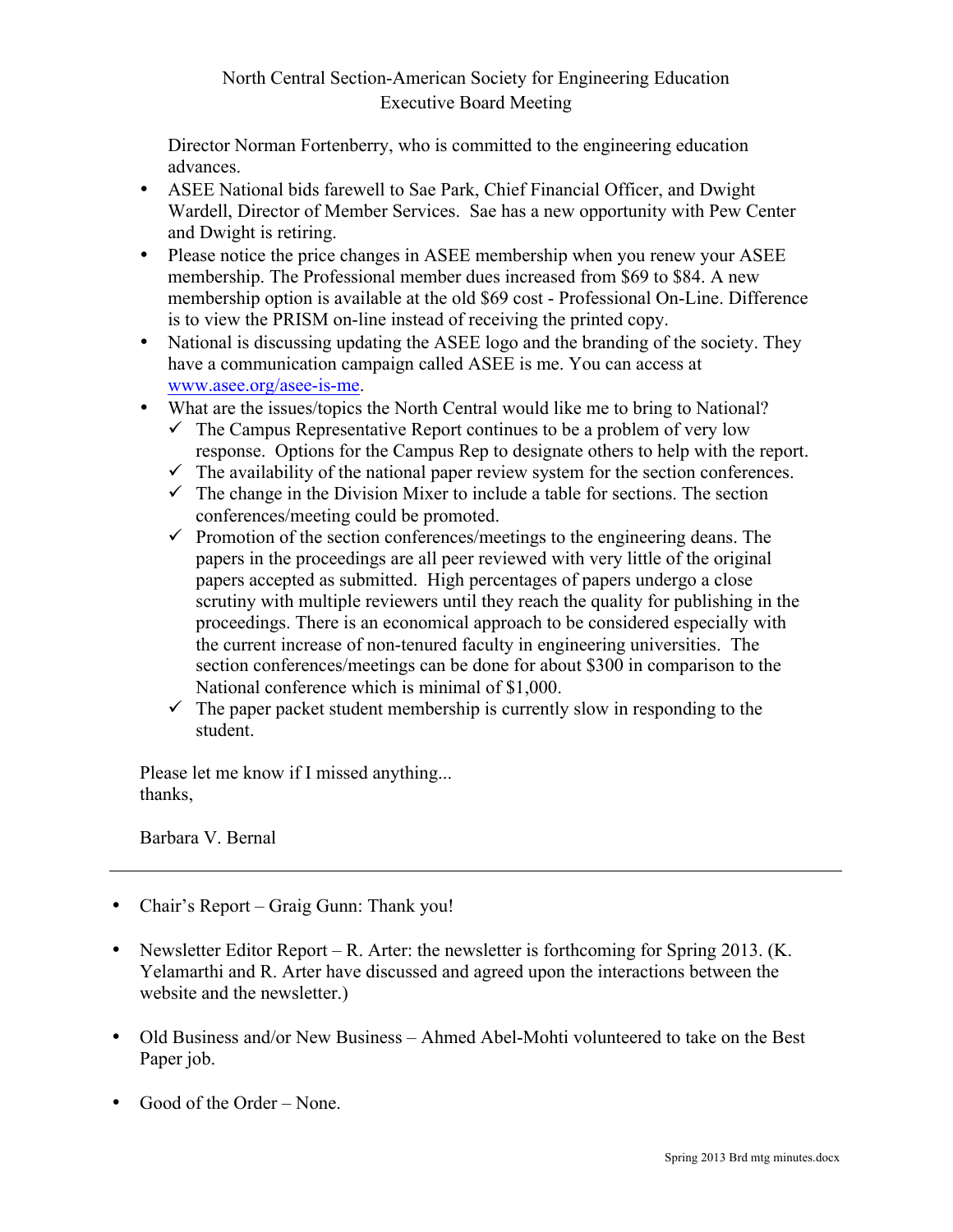• Adjourned: 9:00 p.m., 4/5/13.

Respectfully submitted,

Clockand K. hit

Roland Arter Secretary

In reference to our past conversations about peer reviewing…



Most scientists regarded the new streamlined peer-review process as "quite an improvement."